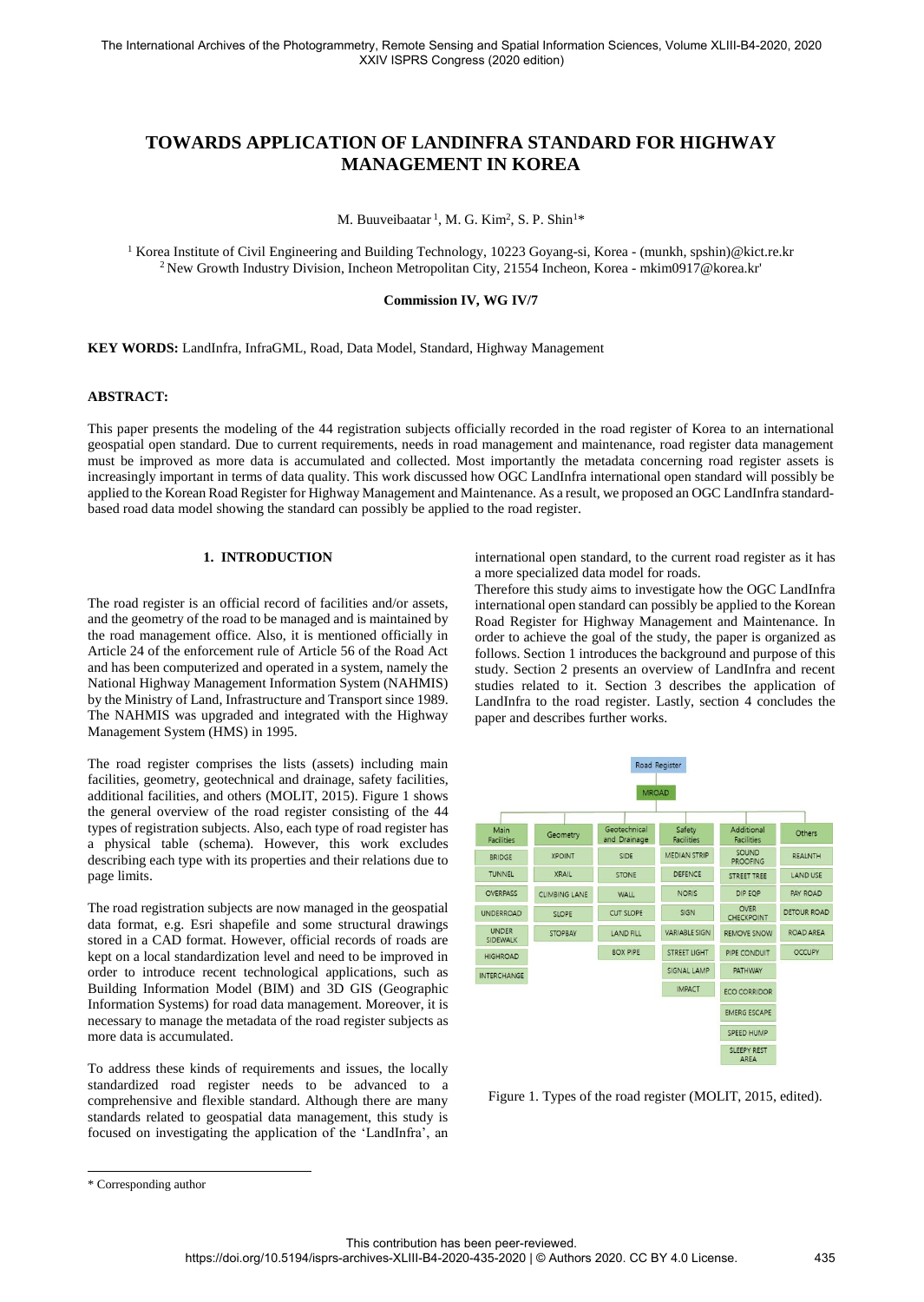## **2. REVIEW ON LANDINFRA**

Open Geospatial Consortium (OGC) published an international standard named "Land and Infrastructure Conceptual Model standard", LandInfra for short. It is a relatively new open standard for land and infrastructure, integrating concepts from Building Information Modelling (BIM) and Geographic Information Systems (GIS) (Kumar et al., 2019b).

LandInfra covers land and civil engineering infrastructure facilities including land features (e.g. topographic features, surfaces), facilities (e.g. buildings and civil engineering works), projects (e.g. design and/or construction), alignment (linear reference system for location), roads (including road crosssections), railways, surveys (e.g. acquisition of points, lines, surfaces), and land division (including condominiums). LandInfra is supported by UML (Unified Modeling Language) and implemented in GML (Geography Markup Language) encoding, InfraGML which is also an OGC standard. InfraGML is divided into eight parts including LandInfra Core, LandFeatures, Facilities and Projects, Alignments, Roads, Railways, Survey, and LandDivision respectively (Figure 2).



Figure 2. LandInfra Requirements Classes (OGC, 2017)

The fourth part of LandInfra supports road applications among the InfraGML requirements classes and for road support, and as those applications must also be supported in the InfraGML Core, Facility, and LandFeature, requirements and may employ the Alignment requirements classes. The InfraGML core provides classes related to the metadata about each part and it is implemented in Part 0. LandFeature focuses on the features of the land, specifically naturally occurring water and vegetation. It is implemented in InfraGML standard Part 1. LandInfra requirement classes facilitates for the general support of other facilities, such as roads and is implemented in InfraGML standard Part 2. Alignment is a positioning element providing a linear referencing system essential for locating elements and is implemented in InfraGML standard Part 3. LandInfra requirement classes Road provide specified classes for roads and is implemented in InfraGML standard Part 4.

On one hand, few pieces of literature reviewed the application of LandInfra including the consideration of applying LandInfra for road asset information exchange (Niestroj et al., 2018), testing and implementing InfraGML with IFC (Industry Foundation Classes) Alignment for the verification of transferring information between different systems/software (Malmkvist et al., 2017), exploring the possibility of integrating BIM (IFC) and 3D GIS (CityGML) applications using LandInfra (Kumar et al.,

2019b), also development of software application for InfraGML for storing LandInfra features in CityGML (Kumar et al., 2019a). A few pieces of literature showed an application of LandInfra, no examination exists for applying LandInfra for road management. Moreover, there is also no application of the LandInfra existing in the area of road management and maintenance. Thus this paper discusses how the OGC LandInfra standard can possibly be applied to the Korean road register within the scope of highway management and maintenance, and this work applied the standard as it has more features for roads as compared to other standards.

#### **3. APPLICATION OF LANDINFRA TO THE ROAD REGISTER**

#### **3.1 Mapping between LandInfra and the Road Register**

As mentioned in the introduction section, the road register includes several groups of lists (classes); main facilities are in pink, geometry is in blue, geotechnical and drainage is in green, safety facilities are in purple, additional facilities are in yellow and, others are in orange respectively, as shown in Figure 3. In addition to these classes of groups, the road register has other classes including MROAD which is shown in dark green, REAL\_BOUND, STATION and KM\_POST are shown in gray. MROAD describes a section of a road centerline. All the classes from the other groups of facilities are part of MROAD, which is shown in a UML composition association. In most cases, MROAD class has zero or more related classes multiplicity respectively. Attributes of each class have been removed for the convenient visualization of classes of the road register. Thus, only class names with their relationship are shown in Figure 3.

In order to model the road register to LandInfra an investigation of corresponding classes between each data model is required. The first step is to map data models to each other and identify corresponding classes. The mapping of the road register to the corresponding LandInfra classes is illustrated in Table 1 with a brief description of the classes from the road register and its corresponding classes in LandInfra.

## **3.2 Results**

LandInfra requirement classes Facility enables general support for infrastructure facilities such as dams, bridges, roads, and utilities, etc. Facilities may be broken down into FacilityPart, based on the type of the facility e.g. a shopping mall may include buildings, roads, site, drainage, water distribution, and wastewater (OGC, 2016). Some types of the road register including bridge, tunnel, box pipe (drainage), and eco corridor (environmental) can be a part of Facility part. The Facility part has some related classes describing physical and positioning characters. Figure 4 shows mandatory classes or Facility part in light blue and other related classes.

For the road register, the aforementioned types of bridges, tunnels, box pipes, and eco corridors can be modeled as subclasses of the FacilityPart class. The FacilityPart class has a FacilityPartType attribute which deals with types of facilities such as bridges, tunnels, and roads. Figure 4 shows newly added classes from the road register that are in dark green. Also, the FacilityPartType code, listed in gray, describes newly added types for FacilityPart including box pipes and eco corridors, besides the overlapping lists for bridges and tunnels.

On the other hand, the rest of types of the road register, other than those used for FacilityPart, can be modeled to Road elements.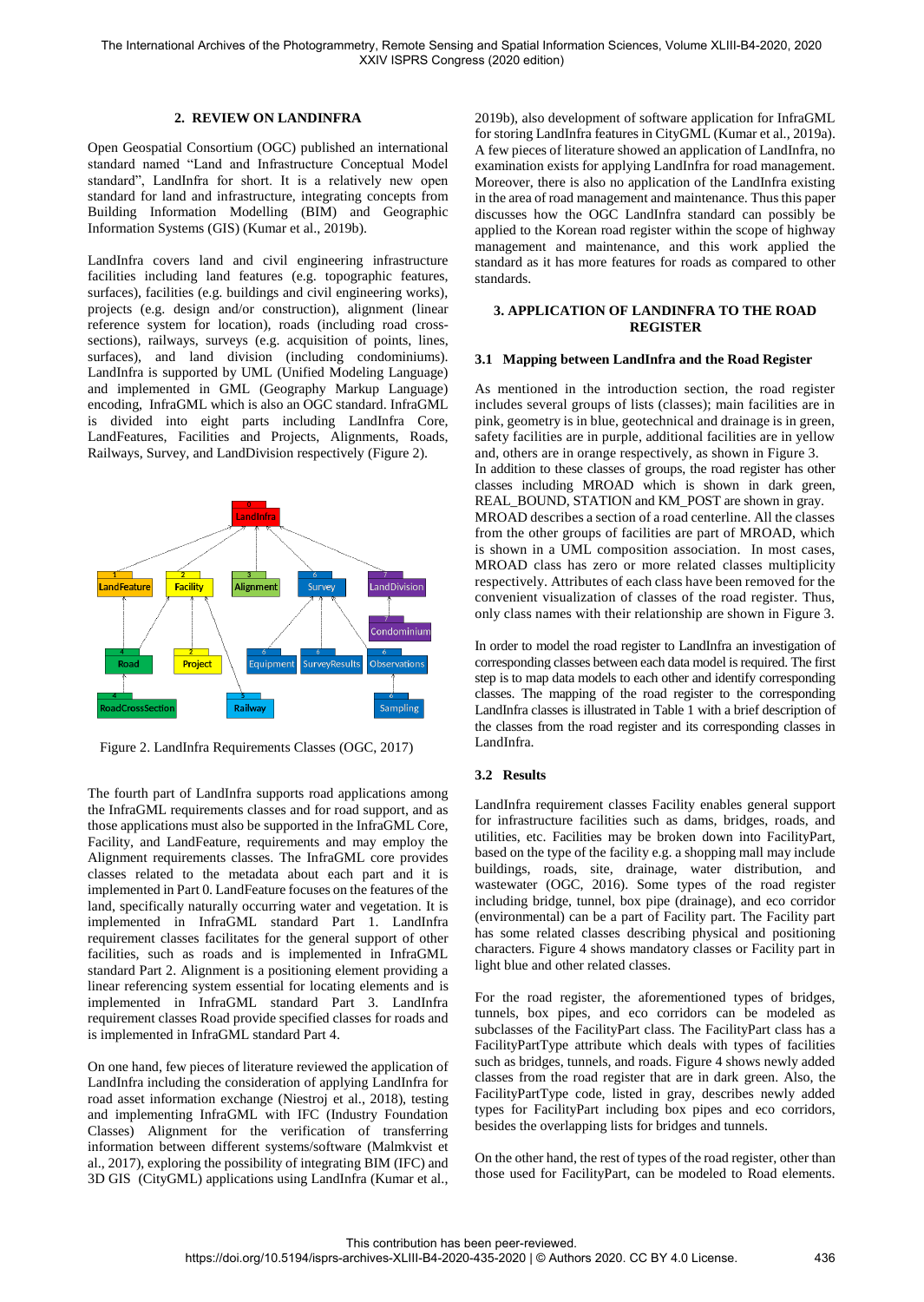The International Archives of the Photogrammetry, Remote Sensing and Spatial Information Sciences, Volume XLIII-B4-2020, 2020 XXIV ISPRS Congress (2020 edition)



Figure 3. Classes of the road register

Road is a part of Facility that is a single segment and should be continuous, non-overlapping and non-branching (OGC, 2016). MROAD of the road register class corresponds to the Road class since road is a single segment and it describes a segment's main characteristics. Furthermore, classes of the road register except for classes those modeled to FacilityPart can be modeled as a subclass of RoadElement as it has a RoadElementType subclass. RoadFacilityPart is a collection of zero or more RoadElements (e.g., pavement layer, base coarse, sidewalk, curb, and gutter) (OGC, 2016). Thus, most types of road register, e.g. overpass, underground, sidewalks, and highroads can be modeled as a subclass of the RoadElement class.

| Road register<br>type(class) | <b>Description</b> | LandInfra<br>correspondin |  |
|------------------------------|--------------------|---------------------------|--|
|                              |                    | g class                   |  |
| <b>MROAD</b>                 | Road centerline    | Road                      |  |
| <b>BRIDGE</b>                | <b>Bridge</b>      | FacilityPart              |  |
| <b>TUNNEL</b>                | Tunnel             | FacilityPart              |  |
| <b>OVERPASS</b>              | Pedestrian         | RoadElement               |  |
|                              | overpass           |                           |  |

| <b>UNDER ROAD</b>    | Under pass road | RoadElement |  |
|----------------------|-----------------|-------------|--|
| <b>HIGH ROAD</b>     | Over pass road  | RoadElement |  |
| <b>INTERCHANGE</b>   | Interchange     | RoadElement |  |
| <b>XRAIL</b>         | Intersection    | RoadElement |  |
|                      | facility        |             |  |
| <b>ROAD BOUND</b>    | Roadway         | RoadElement |  |
|                      | boundary        |             |  |
| <b>MEDIAN_STRIP</b>  | Median          | RoadElement |  |
| <b>STONE</b>         | Stone           | RoadElement |  |
|                      | embankment      |             |  |
| WALL                 | Retaining wall  | RoadElement |  |
| <b>CUT_SLOPE</b>     | Cut slope       | RoadElement |  |
| <b>LAND FILL</b>     | Fill slope      | RoadElement |  |
| UNDER SIDEWALK       | Underground     | RoadElement |  |
|                      | passage         |             |  |
| <b>XPOINT</b>        | Road geometry   | RoadElement |  |
| <b>CLIMBING LANE</b> | Uphill road     | RoadElement |  |
| <b>SLOPE</b>         | Longitudinal    | RoadElement |  |
|                      | slope           |             |  |
| STOPBAY              | Stopping lane   | RoadElement |  |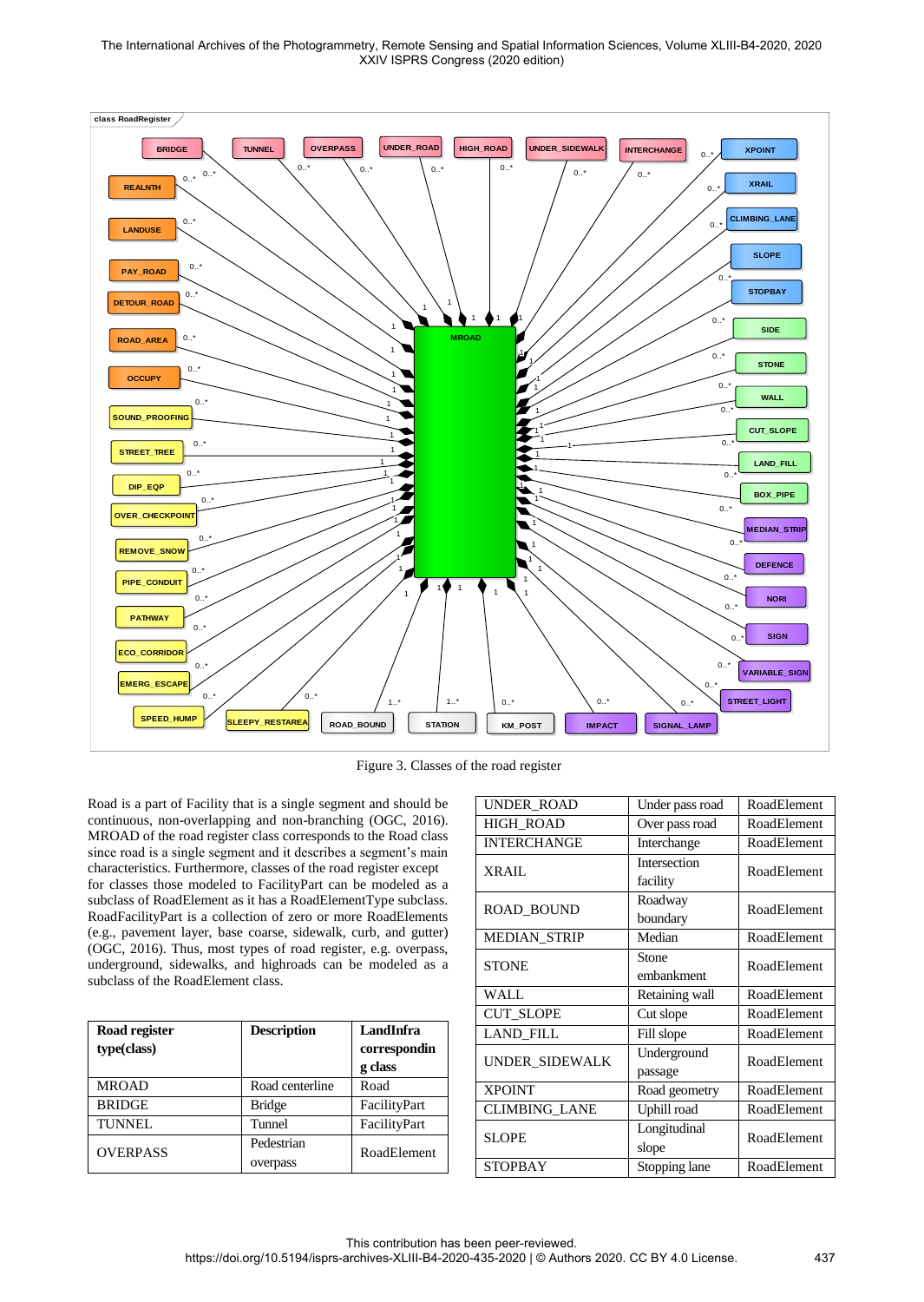The International Archives of the Photogrammetry, Remote Sensing and Spatial Information Sciences, Volume XLIII-B4-2020, 2020 XXIV ISPRS Congress (2020 edition)

| <b>SIDE</b>            | Side gutter           | RoadElement        |  |
|------------------------|-----------------------|--------------------|--|
| <b>BOX_PIPE</b>        | Drainage culvert      | FacilityPart       |  |
|                        | and pipe              |                    |  |
|                        | Rockslide             |                    |  |
| <b>NORI</b>            | prevention            | RoadElement        |  |
|                        | facility              |                    |  |
| <b>SIGN</b>            | Road sign             | RoadElement        |  |
| <b>VARIABLE SIGN</b>   | Electronic sign       | RoadElement        |  |
| STREET_LIGHT           | Streetlight           | RoadElement        |  |
| SIGNAL LAMP            | <b>Traffic</b> light  | RoadElement        |  |
| <b>DEFENCE</b>         | Guardrail             | RoadElement        |  |
|                        | Shock absorption      |                    |  |
| <b>IMPACT</b>          | facility              | RoadElement        |  |
|                        | Soundproof            |                    |  |
| SOUND_PROOFING         | facility              | RoadElement        |  |
| <b>STREET_TREE</b>     | Street tree           | <b>RoadElement</b> |  |
| DIP_EQP                | <b>Buried</b> objects | RoadElement        |  |
|                        | Pipe utility          | RoadElement        |  |
| PIPE_CONDUIT           | conduit               |                    |  |
|                        | Overload              | RoadElement        |  |
| <b>OVER_CHECKPOINT</b> | inspection            |                    |  |
|                        | Snow removing         | RoadElement        |  |
| <b>REMOVE_SNOW</b>     | facility              |                    |  |
| <b>PATHWAY</b>         | Passageway            | RoadElement        |  |
| <b>ECO_CORRIDOR</b>    | Eco-corridor          | FacilityPart       |  |
| <b>EMERG ESCAPE</b>    | Emergency             | RoadElement        |  |
|                        | braking facility      |                    |  |
| SPEED_HUMP             | Speed hump            | <b>RoadElement</b> |  |
| SLEEPY_RESTAREA        | Sleepiness            | RoadElement        |  |
|                        | rest area             |                    |  |
| <b>REALNTH</b>         | Real length           | RoadElement        |  |
| <b>LANDUSE</b>         | Road zone             | RoadElement        |  |
| DETOUR_ROAD            | Detour road           | RoadElement        |  |
| PAY_ROAD               | Toll road             | RoadElement        |  |
| <b>ROAD_AREA</b>       | Road area             | RoadElement        |  |
| <b>OCCUPY</b>          | Road occupation       | RoadElement        |  |
| KM_POST                | Kilometer post        | RoadElement        |  |
|                        | Centerline            | RoadElement        |  |
| <b>STATION</b>         | station in 20m        |                    |  |

Table 1. Corresponding classes between the road register and LandInfra

Figure 5 illustrates the results of the modeling with Road part including mandatory classes and other related classes in light green. Classes of the road register are depicted as follows; MROAD classes are in dark green, modeled as a subclass of the Road class and, the rest of classes of the road register that are modeled to RoadElement class and the RoadElementType code list. Newly added code lists from the corresponding road register types for RoadElementType code list are shown in gray in Figure 5. RoadElementType code list of RoadElement class has many varying types from pavement group types, barrier, guardrail, curb, gutter, median and other those overlap with the road register types. Table 2 shows a comparison of types of road elements to the road register.



Figure 4. Proposed data model of the road register based on Facility part of LandInfra

| <b>Road elements</b>   | Road register types |  |
|------------------------|---------------------|--|
| Pavement related types | N/A                 |  |
| <b>Barrier</b>         | <b>SPEED HUMP</b>   |  |
| guardrail              | <b>DEFENCE</b>      |  |
| Curb related types     | N/A                 |  |
| Gutter                 | <b>SIDE</b>         |  |
| Median related types   | <b>MEDIAN STRIP</b> |  |
| Verge                  | <b>ROAD BOUND</b>   |  |
| Sidewalk               | N/A                 |  |
| bikePath               | N/A                 |  |
| drainageDitch          | FaciliyPart         |  |
| cutSlope               | <b>CUT_SLOPE</b>    |  |
| fillSlope              | <b>LAND_FILL</b>    |  |

Table 2. Corresponding types between road elements and road register types

## **4. CONCLUSION**

This paper presented how the current road register data model can be modeled to an international open geospatial standard, OGC LandInfra. We have examined the Facility part and the Road part aspects of LandInfra more specifically for the possible application to the road register. As a result, bridges, tunnels, box pipes, and eco corridors from the road register could be modeled to Facility part and the rest of the types from the road register were modeled to Road part respectively.